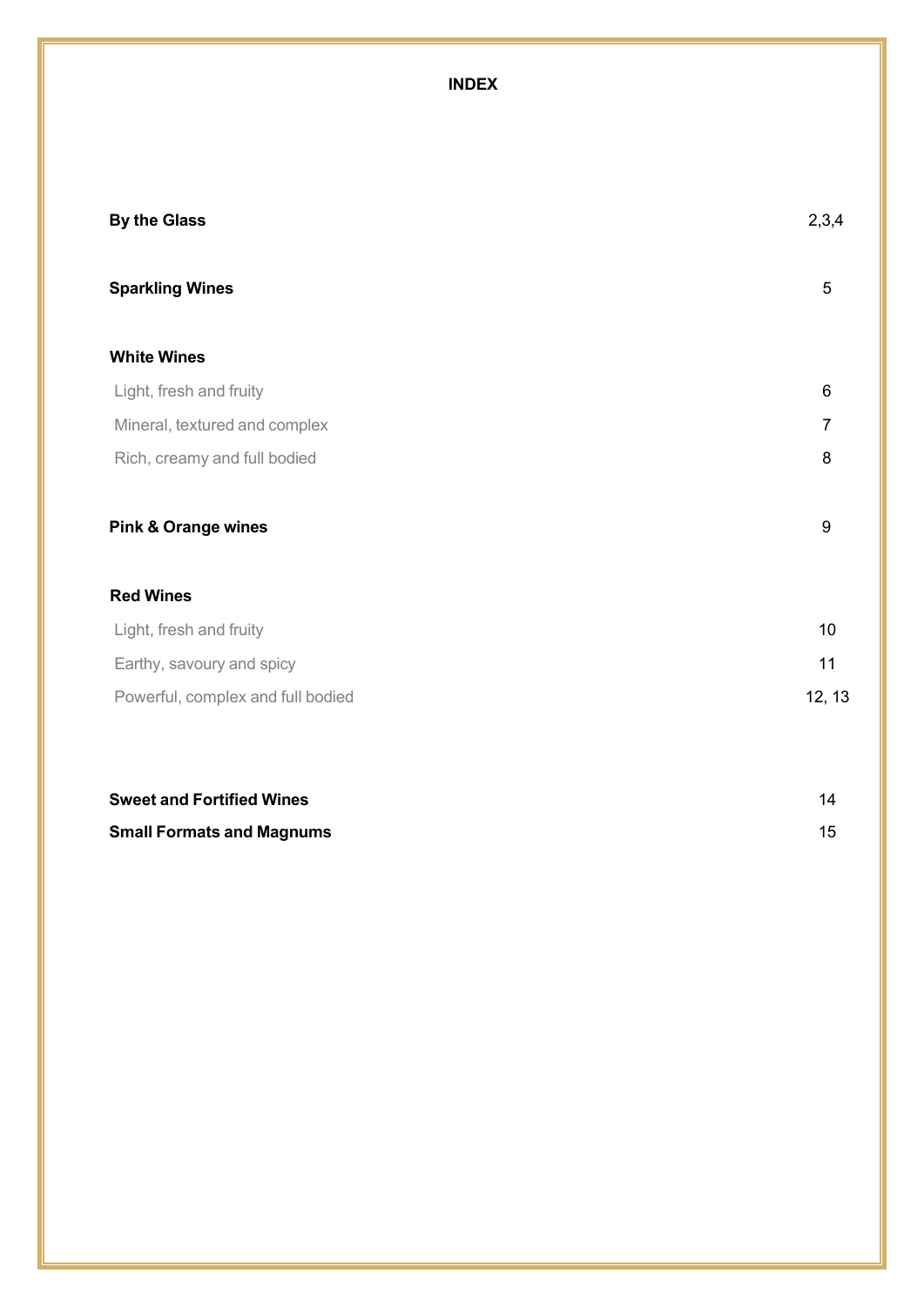# **BY THE GLASS Apéritif 70 ml White wines** £6.00 **125 ml** £18.50 £21.50 £22.50 £38.00 £8.00 £9.00 £12.00 £12.50 £15.50 NV Pago de Macharnudo Fino "Inocente", Valdespino, 15%, Andalucia, Spain Salted almonds - Green apple - Pistachio **Sparkling wines** NV Devaux Cuvée D , 12%, Bar-sur-Seine, Champagne Toasted brioche - Vanilla - White blossom NV Devaux Cuvée D Rosé, 12%, Bar-sur-Seine, Champagne Hazelnut - Baked cherry pie - Rich biscuit 2018 Rathfinny Brut Rosé, 12.5%, Sussex, England Wild strawberries – Rainier cherries – Red apple 2010 Dom Pérignon, 12.5%, Épernay, Champagne Candied Fruit - Ripe Hay - Licorice 2020 Frascati, Principe Pallavicini, 12%, Lazio, Italy Yellow apple - Lemon Verbena - Lemon Zest 2018 Loureiro, Quintas do Homem, 13%, Vinho Verde, Portugal Bergamot - Lemon Verbena - Crisp apricot 2019 Riesling Grand Cru Saering, Domaine Schlumberger, 14%, Alsace, France Tangerine - Jasmine - Confit Lemon 2017 Chardonnay Hayes Valley, 13.5%, California, USA Lemon meringue - Gala apples - Honey

2019 Albariño Prologo, Bodegas Carballal, 13%, Rias Baixas, Spain Bright - Tropical fruit scents - Textured

2017 "Vistamare", Ca'Marcanda, 14%, Tuscany, Italy Nectarine - Bergamot - Almond

| 2016 Pinot Gris "Clos Windsbuhl", Domaine Zind Humbrecht, 13%, Alsace, France | £28.00 |
|-------------------------------------------------------------------------------|--------|
| Quince - Gingerbread - Apricot                                                |        |

£25.00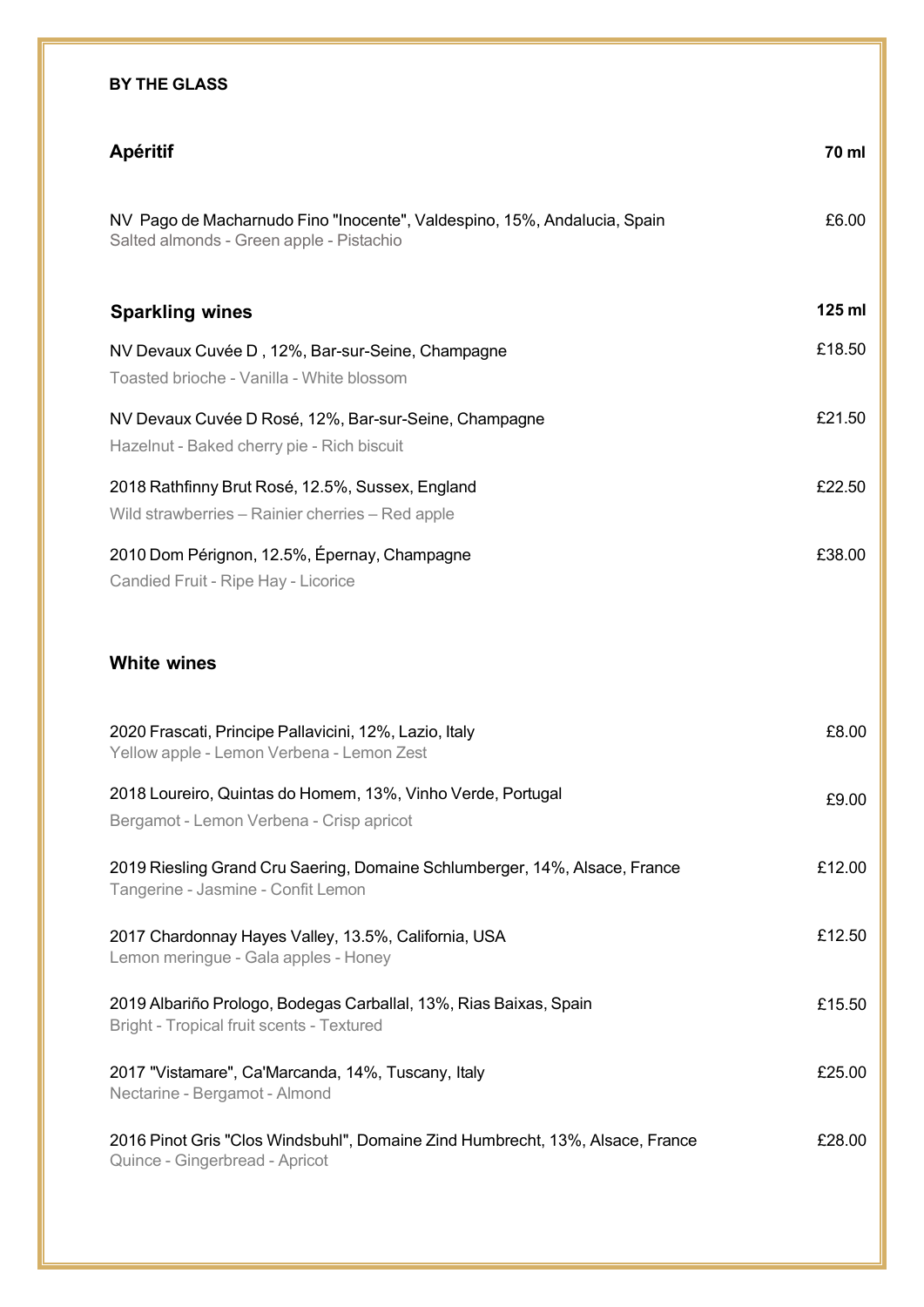#### **BY THE GLASS**

| Rose wines                                                                                                                                        | $125$ ml |
|---------------------------------------------------------------------------------------------------------------------------------------------------|----------|
| 2020 Château la Tour de l'Évéque, 13.5%, Côtes de Provence, France<br>Wild strawberry - Dried clementine peel - White peach                       | £9.00    |
| <b>Red wines</b>                                                                                                                                  |          |
| 2019 Garnacha Larossa Negra, Izadi, 14%, Rioja, Spain<br>Raspberry, White Pepper, Potpourri                                                       | £8.00    |
| 2019 Syrah, Trinity Hill, 12.5%, Hawkes Bay, New Zealand<br>Blackberry, Olive, Black Pepper                                                       | £8.50    |
| 2020 Fleurie La Madone, Domaine Lathulière Gravallon, 13%, Beaujolais, France<br>Raspberry, Cotton Candy, Granite                                 | £10.00   |
| 2017 Cabernet Sauvignon, Meerlust, 13.5%, Stellenbosch, South Africa<br>Dark and Generous Cassis, Plum, Cigar Box Finish                          | £11.00   |
| 2015 Langhe Rosso, Villa Martis, Marchesy di Gresy, 14.5%, Piedmonte, Italy<br>Subtle Roses, Red Currant Jam and Cherry                           | £14.00   |
| 2013 Valpolicella Superiore, Brolo Dei Giusti, 14%, Veneto, Italy<br>Juicy Maraschino Cherry, Elegant and Rounded                                 | £16.50   |
| 2017 Châteauneuf du Pape, Domaine Chante Cigale, 15%, Rhône, France<br>Cinnamon, Stony Minerality, Hearbs and Leather, Firm Finish and Complexity | £17.00   |
| 2012 Rioja Gran Reserva, Marqués de Murietta, 13%, Rioja, Spain<br>Rich Dark Chocolate, Madagascar Vanilla Bean, Black Truffle and Autumn Leaves  | £23.00   |
| 2017 Cabernet Sauvignon "Helena Dakota", Anakota, 14.5%, Sonoma, California<br>Dark currant, Violet, Mocha                                        | £39.00   |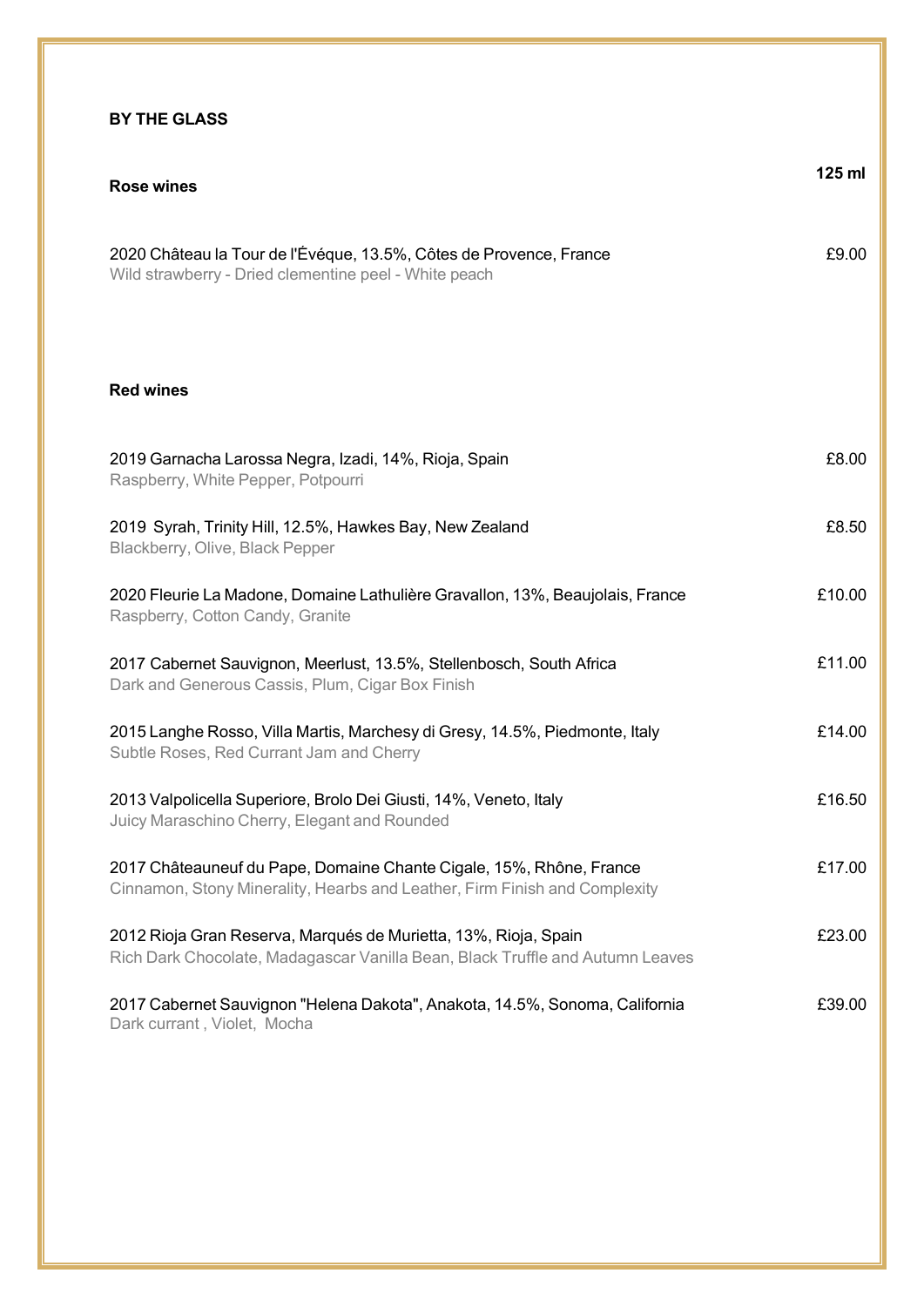#### **BY THE GLASS**

#### **Sweet wines**

| 2016 Torrontés, Zuccardi, 7.5%, Mendoza, Argentina<br>Elderflower - Cocktail fruit - Aloe vera                    | £8.00  |
|-------------------------------------------------------------------------------------------------------------------|--------|
| 2015 Lions de Suduiraut, Château Suduiraut, 13.5%, Sauternes, Bordeaux, France<br>Dried Apricot - Honey - Saffron | £10.00 |
| 2017 Tokaj Late Harvest, Mád Wine, 13%, Tokaj, Hungary, 375 ml<br>Sugared grapefruit - Slate - Fruit blossom      | £11.00 |
| Cuvée Ancienne, Domaine des Baumard, 12%, Coteaux du Layon, France<br>NV.<br>Mango - Guava - candied citrus       | £12.00 |
| 2019 Pedro Ximénez, Ximénez-Spínola, 12%, Andalucia, Spain<br>Honeycomb - Salted caramel - Cinnamon               | £13.50 |
| <b>Fortified wines</b>                                                                                            | 70 ml  |
| 10 Year old Tawny "Quinta de Ervamoira", Ramos Pinto, 20%, Oporto, Portugal<br>Fig compote - Walnut - Fudge       | £8.00  |
| NV Tannat "Alcyone", 16%, Atlantida, Uruguay<br>Sweet vanilla - Blackberry pie - Dark chocolate                   | £9.50  |
| NV 10Years Old Marvasia, Enriques & Enriques, 18%, Madeira, Portugal<br>Figs - walnuts - hint of caramel - coffee | £12.50 |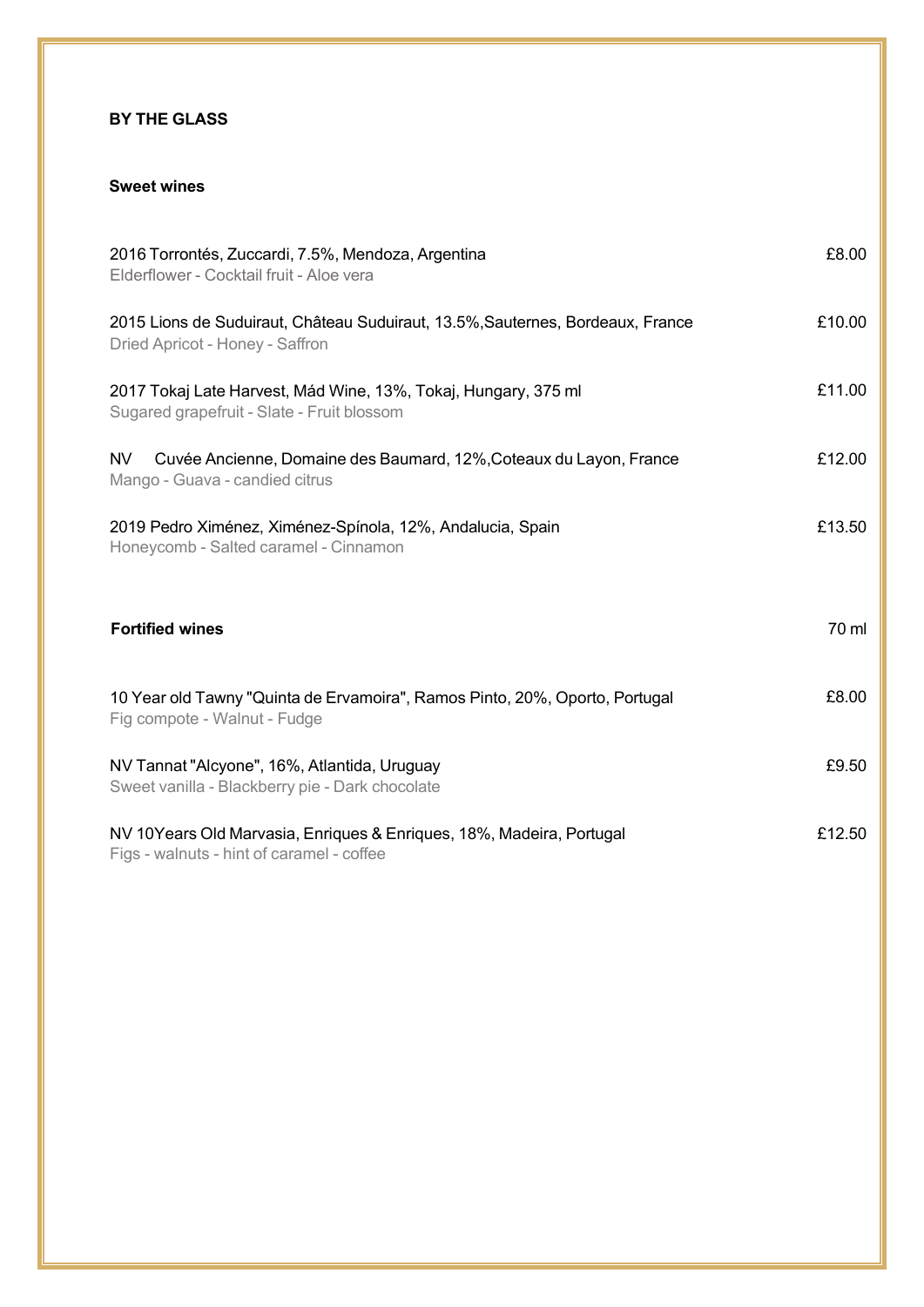## **Sparkling wines**

### **White**

| NV "Quartet", Roederer Estate, 12%, Anderson Valley, California                     | £60.00  |
|-------------------------------------------------------------------------------------|---------|
| NV Classic Cuvée, Nyetimber, 12%, West Sussex, England                              | £100.00 |
| NV Devaux Cuvée D, 12%, Bar-sur-Seine, Champagne                                    | £100.00 |
|                                                                                     |         |
| 2021 Prosecco "Millesimato", Villa Marcello, 11%, Veneto, Italy                     | £40.00  |
| 2015 Extra Brut "Colet Navazos", Equipo Navazos, 12.5%, Penedes, Spain              | £55.00  |
| 2019 U Julia Bernet, 12%, Penedes, Corpinnat, Spain                                 | £75.00  |
| 1991 Riesling "Réserve", Weinhaus Peter Lauer, 11.5%, Mosel, Germany                | £125.00 |
| 2010 Tillington Single Vineyard, Nyetimber Estate, 12%, West Sussex, England        | £180.00 |
| 1998 Blanc des Blancs, Nyetimber, 12%, West Sussex, England                         | £185.00 |
| 2002 Blanc des Blancs, Delamotte, 12%, Le Mesnil Sur Oger, Champagne                | £220.00 |
| 2011 "Sténopé", by M. Chapoutier, 12%, Bar-sur-Seine, Champagne                     | £235.00 |
| 2010 Dom Pérignon, Moet & Chandon, 12.5%, Épernay, Champagne                        | £250.00 |
| 2002 Nicolas François Billecart, Billecart-Salmon, 12.5%, Mareuil-sur-Aÿ, Champagne | £280.00 |

| 2008 Cristal, Louis Roederer, 12%, Reims, Champagne         | £350.00 |
|-------------------------------------------------------------|---------|
| 1990 Belle Epoque, Perrier Jouët, 12.5%, Épernay, Champagne | £480.00 |

#### **Rose**

| NV Nyetimber Rosé, 12%, West Sussex, England             | £115.00 |
|----------------------------------------------------------|---------|
| NV Devaux Cuvée D Rosé, 12%, Bar-sur-Seine, Champagne    | £120.00 |
| NV Laurent-Perrier Rosé, 12%, Tour-sur-Marne, Champagne  | £170.00 |
| 2018 Rathfinny Brut Rose, 12%, Sussex, England           | £95.00  |
| 2002 La Grande Année Rosé, Bollinger, 12%, Aÿ, Champagne | £300.00 |

#### **Red**

2009 Sparkling Shiraz, Majella, 14%, Coonawarra, Australia £70.00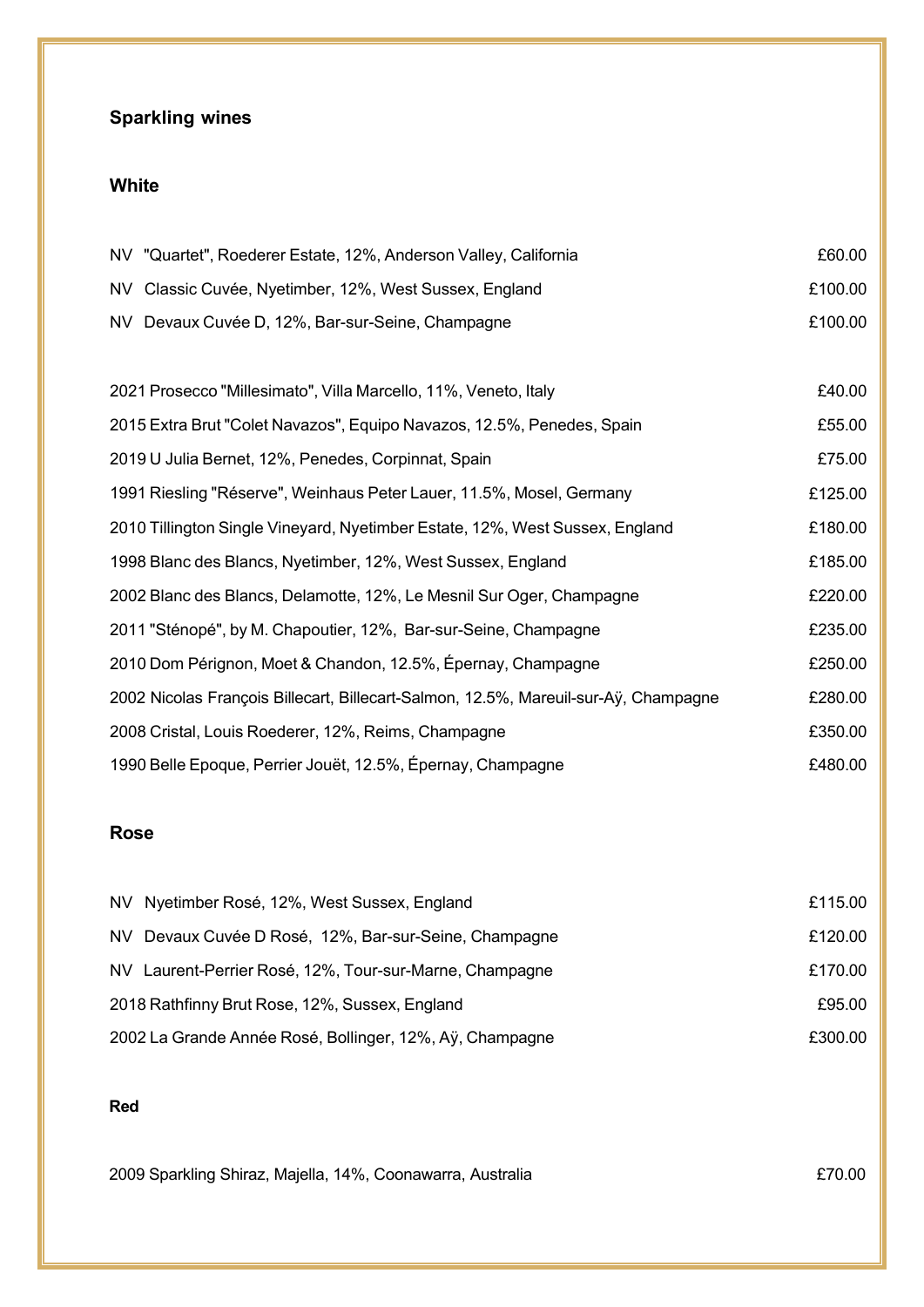#### **White Wines**

### **Light, fresh and fruity**

| 2020 Frascati, Principe Pallavicini, 12%, Lazio, Italy                               | £35.00  |
|--------------------------------------------------------------------------------------|---------|
| 2019 Kaylashki Misket, Haralambievi Winery, 12.5%, Danube Plain, Bulgaria            | £36.00  |
| 2018 Loureiro, Quintas do Homem, 13%, Vinho Verde, Portugal                          | £43.00  |
| 2020 Malagouzia, Domaine Papagiannokos, 12.5%, Attica, Greece                        | £46.00  |
| 2017 Sauvignon Blanc Somerset Block 2, Jackson Estate, 13%, Marlborough, NZ          | £50.00  |
| 2019 Gruner Veltliner Terrasen Smaragd, Domaine Wachau, 13%, Wachau, Austria         | £51.00  |
| 2018 Côtes du Rhône Blanc Le Reveur, Guillaume Gonnet, 13%, Rhône, France            | £52.00  |
| 2017 Gewürztraminer Nikolaevo Vineyards, Rossidi, 13.5%, Thracian Valley, Bulgaria   | £53.00  |
| 2020 Pinot Gris, Greywacke, 14%, Marlborough, New Zealand                            | £55.00  |
| 2018 Chambave Muscat, La Crotta di Vegneron, 13%, Vallée d'Aosta, Italy              | £56.00  |
| 2020 Principia Mathematica, Alemany i Corrió, 12.5%, Penedes, Spain                  | £57.00  |
| 2016 Gewurztraminer Casona Vineyard, Casa Marin, 14%, San Antonio Valley, Chile      | £63.00  |
| 2020 Rousette de Savoie, Domaine Giachino, 12%, Savoie, France                       | £65.00  |
| 2019 Soave Classico Calvarino, Pieropan, 12.5%, Veneto, Italy                        | £70.00  |
| 2017 Wiener Gemishter Satz Nussberg, Weingut Wieninger, 13.5%, Vienna, Austria       | £75.00  |
| 2017 Fritz Haag Riesling GG Juffer, 12.5%, Mosel, Germany                            | £77.00  |
| 2019 Riesling RS3, Mac Forbes, 12%, Strathbogie Ranges, Australia                    | £78.00  |
| 2010 Grüner Veltliner Federspiel, Im Weingebirge, Nikolaihof, 11.5%, Wachau, Austria | £79.00  |
| 2020 Vermentino Faustine Blanc, Domaine Abbatucci, 13%, Corsica, France              | £90.00  |
| 2020 Sancerre Les Chailloux, Claude Riffault, 14%, Loire, France                     | £92.00  |
| 2017 Morokanella Woman in the Wine Press, Vouni Panayia, 11.5%, Cyprus               | £95.00  |
| 2017 PURE Assyrtiko, Volcanic Slopes Vineyards, 14%, Santorini, Greece               | £129.00 |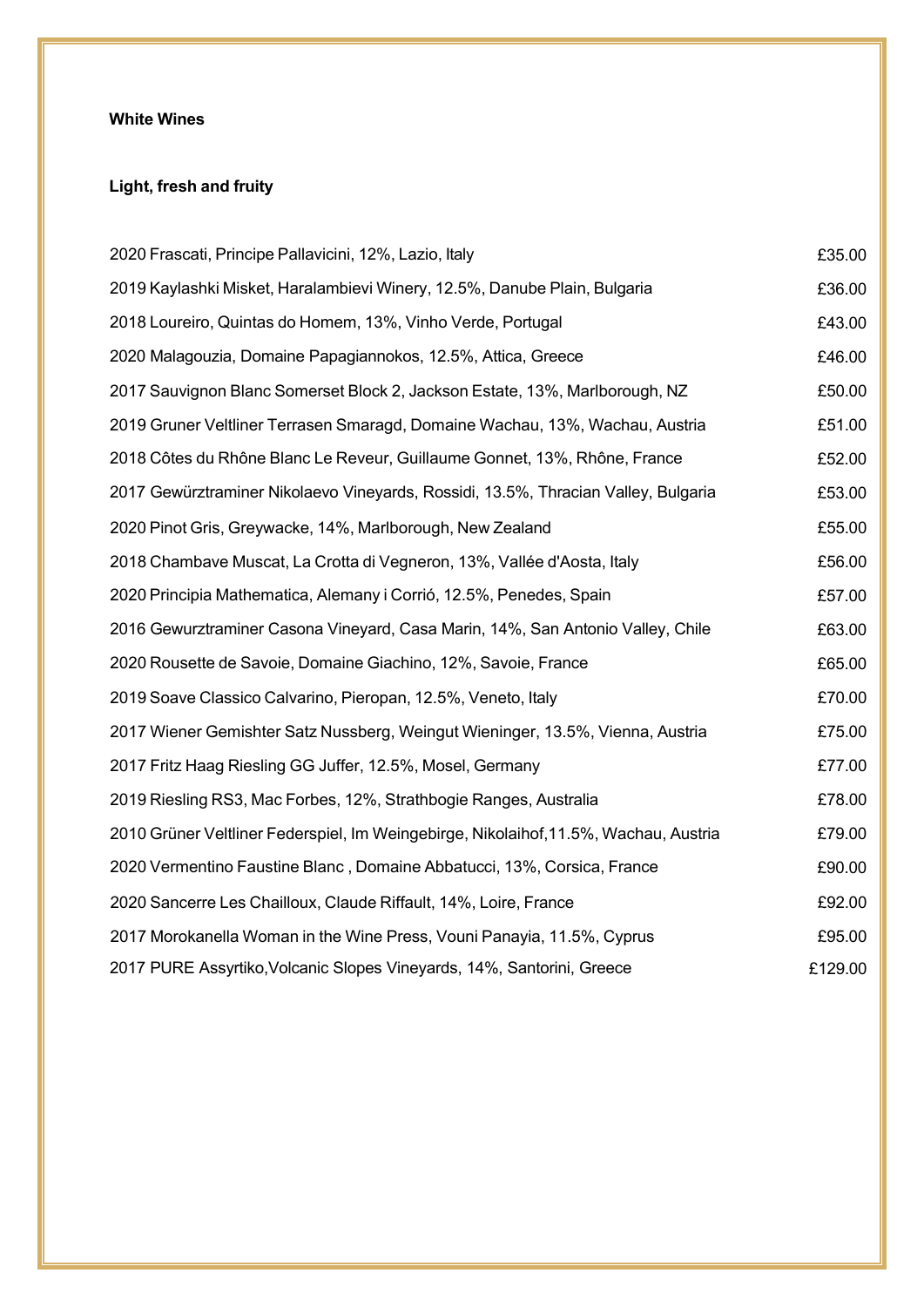#### **White Wines**

## **Mineral, textured and complex**

| 2020 Albariño Vineyard Select, Bodegones del Sur, 12.5%, Maldonado, Uruguay         | £44.00  |
|-------------------------------------------------------------------------------------|---------|
| 2017 Semillon, Keith Tulloch, 11%, Hunter Valley, Australia                         | £45.00  |
| 2019 Xarel.lo & Parellada, A temps, Somiavins, 13%, Penedes, Spain                  | £52.00  |
| 2016 Pinot Blanc, Domaine André Kientzler, 13%, Alsace, France                      | £52.00  |
| 2018 Verdejo Naia, Bodegas Naia, 13.5%, Rueda, Spain                                | £55.00  |
| 2017 Aligoté Bouzeron Les Trois, Maison Chanzy, 12.5%, Burgundy, France             | £55.00  |
| 2018 País Salvaje, Viña Bouchon, 12%, Maule, Chile                                  | £58.00  |
| 2019 Albariño Prologo, Bodegas Carballal, 13% Rias Baixas, Spain`                   | £60.00  |
| 2019 Voskehat-Garandmak Voski,, Zorah 13%, Vayots Dzor, Armenia                     | £63.00  |
| 2020 Meteore, Clos Larrouyat Jurançon Sec, 12.5%, Jurançon, France                  | £66.00  |
| 2019 Chablis, Domaine William Févre, 12.5%, Burgundy, France                        | £68.00  |
| 2018 Tempranillo Blanco, Abel Mendoza, 14%, Rioja, Spain                            | £70.00  |
| 2018 Mâcon-Solutre, Domaine du Roc des Boutires, 13%, Burgundy, France              | £73.00  |
| 2018 Mâcon-Verzé, Domaine Leflaive, 14%, Burgundy, France                           | £75.00  |
| 2016 Bical Nossa Calcário, Filipa Pato, 12%, Bairrada, Portugal                     | £75.00  |
| 2020 Assyrtiko/Semillon Ovilos, Ktima Biblia Chora, 13.5%, Macedonia, Greece        | £78.00  |
| 2020 Montlouis sur Loire Clef de Sol, La Grange Tiphaine, 14%, Loire Valley, France | £80.00  |
| 2018 Bourgogne Pinot Blanc, Henri Gouges, 14%, Burgundy, France                     | £83.00  |
| 2019 Bourgogne l'Eclat de Calcaire, Pierre Girardin, 13%, Burgundy, France          | £85.00  |
| 2018 Pinot Auxerrois, H Vieilles Vignes, Domaine Josmeyer, 13%, Alsace, France      | £86.00  |
| 2020 Sauvignon Blanc, Cakebread Cellars, 14%, California, USA                       | £90.00  |
| 2015 Trélans, Alain Chabanon, 13.5%, IGP Pays d'Oc, France                          | £95.00  |
| 2017 Autochtone Romorantin, Julien Courtois 12.5%, France                           | £110.00 |
| 2019 Hautes-Côtes de BeauneJardin du Calvaire, E Sauzet, 12.5%, Burgundy, France    | £115.00 |
| 2019 Chablis 1er Cru Montée de Tonnerre, Dom. Billaud-Simon, 13%, Burgundy, France  | £118.00 |
| 2017 Semillon Granito, J. Bouchon, 13.5%, Maule, Chile                              | £120.00 |
| 2012 Chardonnay Bin 144 Yattarna, Penfolds, 13%, South Australia, Australia         | £290.00 |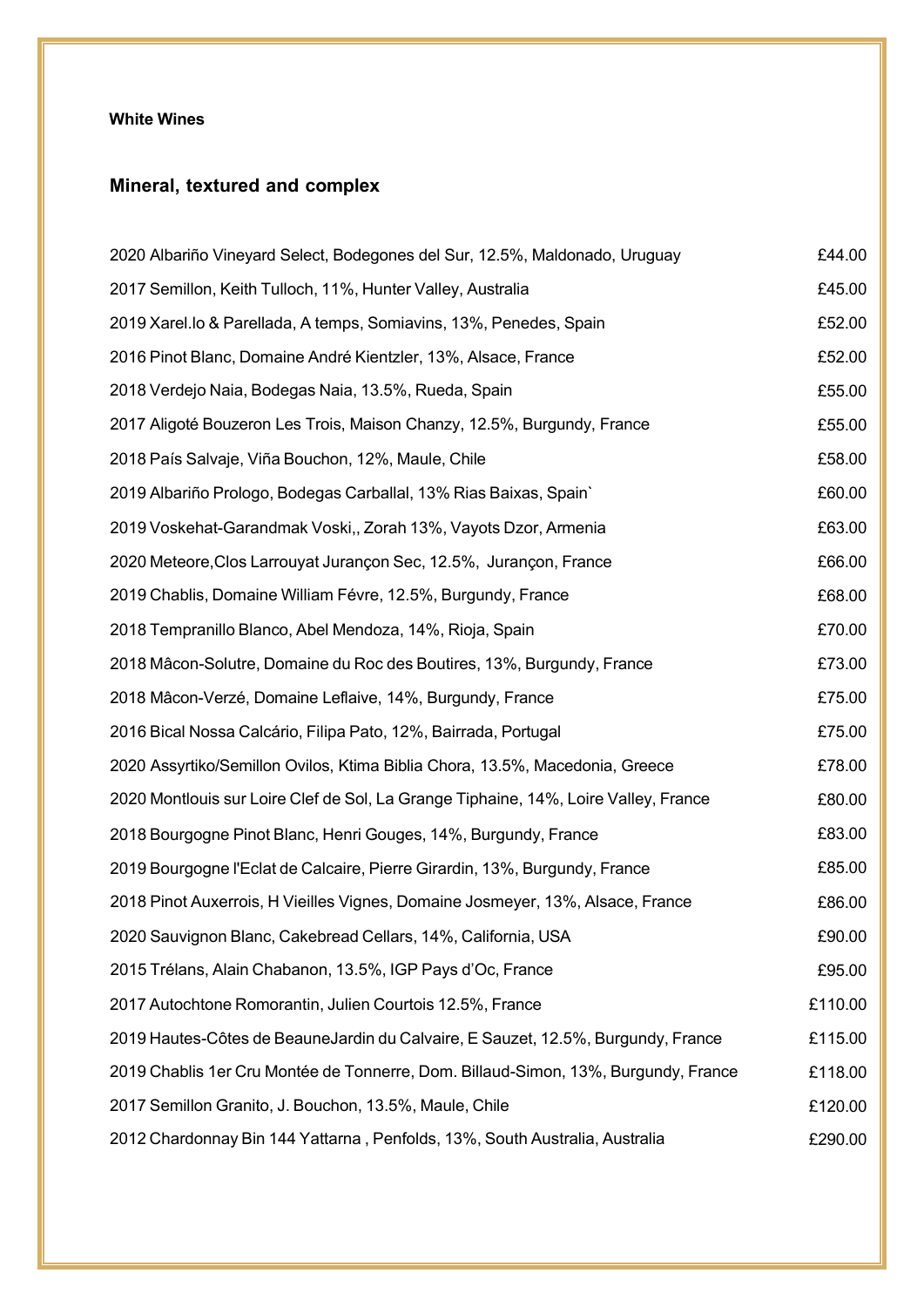#### **White Wines**

# **Rich, creamy and full bodied**

| 2018 Domaine des Tourelles, 13%, Bekaa Valley, Lebanon                                 | £40.00  |
|----------------------------------------------------------------------------------------|---------|
| 2017 Chardonnay Don Basilio, Ivo Varbanov, 14.5%, Thracian Lowlands, Bulgaria          | £50.00  |
| 2017 Chardonnay, Arboleda, 13%, Aconcagua Costa, Chile                                 | £58.00  |
| 2020 Chardonnay Whitehall, Neil Ellis, 13%, Stellenbosch, South Africa                 | £67.00  |
| 2016 Roussanne, Yangarra Estate, 13.5%, Mclaren Vale, Australia                        | £68.00  |
| 2016 Clos de Iolol, White Blend, Hacienda Araucano, 13.5%, Colchagua, Chile            | £70.00  |
| 2013 Marsannay, Vallet Fréres, 12%, Burgundy, France                                   | £78.00  |
| 2018 Chardonnay, Vasse Felix, 13%, Margaret River, Western Australia                   | £79.00  |
| Semillon-Sauvignon Paradoux, Alandes, 14%, Mendoza, Argentina<br>NV.                   | £80.00  |
| 2016 Verdejo Naiades, Bodegas Naia, 14%, Rueda, Spain                                  | £81.00  |
| 2018 Chardonnay Crossbarn, Paul Hobbs, 14.5%, Sonoma Coast, California, USA            | £85.00  |
| 2020 Les Petites Bêtises Collines Rhodaniennes, Dom les Bruyeres, 12.5%, Rhone, France | £88.00  |
| 2018 Pernand-Vergelesses, Vallet Fréres, 13%, Burgundy, France                         | £89.00  |
| Quinta Dos Carvalhais Branco Especial, 14%, Dão, Portugal<br>NV.                       | £95.00  |
| 2018 Crozes-Hermitage Aux Bêtises, Domaine les Bruyeres, 13.5%, Rhone Valley, France   | £98.00  |
| 2019 Chardonnay, Vie Di Romans, 14%, Friuli Insonzo, Italy                             | £99.00  |
| 2016 Viognier The Virgilius, Yalumba, 12.5%, Eden Valley, Australia                    | £102.00 |
| 2017 Vistamare, Ca'Marcanda, 14%, Tuscany, Italy                                       | £110.00 |
| 2017 Grüner Veltliner Smaragd Rotes Tor, Franz Hirtzberger, 13.5%, Wachau, Austria     | £125.00 |
| 2016 Pinot Gris Clos Windsbuhl, Domaine Zind Humbrecht, 13%, Alsace, France            | £135.00 |
| 2016 Langhe Rossj-Bass, Gaja, 14%, Piedmonte, Italy                                    | £165.00 |
| 2012 La Clarté de Haut-Brion, Haut-Brion, 14%, Pessac Leognan, Bordeaux, France        | £210.00 |
| 2018 Chassagne-Montrachet 1er Cru La Boudriotte, JN Gagnard, 13.5%, Burgundy, FR       | £225.00 |
| 2007 Corton Charlemagne, Domaine Bonneau du Martray, 13%, Burgundy, France             | £250.00 |
| 2009 Ermitage Blanc de l'Oree, Domaine M. Chapoutier, 14%, Rhône, France               | £340.00 |
| 1986 Castillo Ygay Gran Reserva Especial, Marqués de Murrieta, 13.5%, Rioja, Spain     | £480.00 |
| 2010 Chevalier Montrachet, Domaine Bouchard Père & Fils, 14%, Burgundy, France         | £520.00 |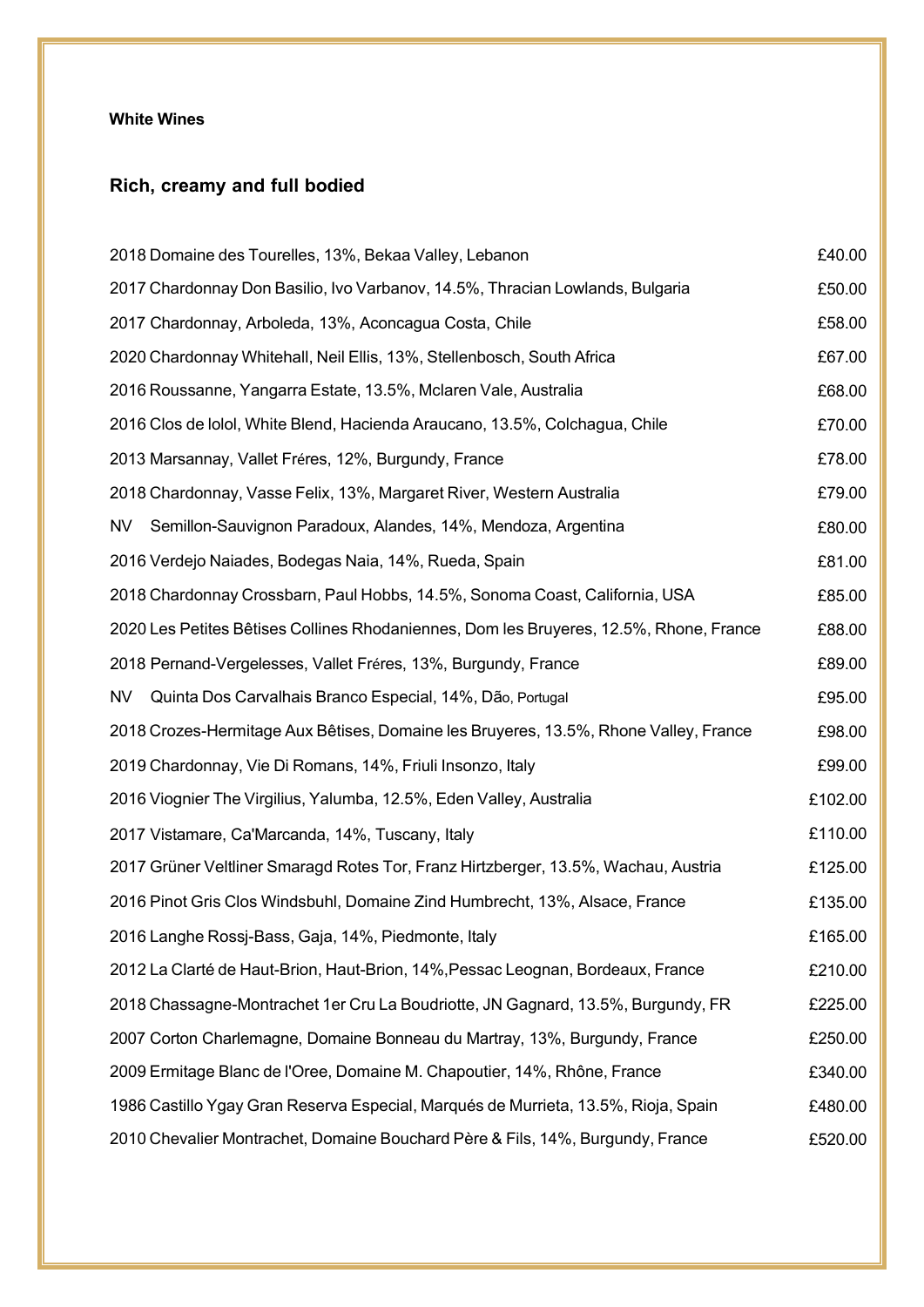### **Rose**

| 2016 Belguardo Rose, Marchesi Mazzei, 13.5%, Tuscany, Italy        | £42.00  |
|--------------------------------------------------------------------|---------|
| 2020 Château la Tour de l'Évéque, 13.5%, Côtes de Provence, France | £48.00  |
| 2018 Nanette's Rosé, Hush Heath Estate, 11%, Kent, England         | £55.00  |
| 2019 Clos Mireille, Domaines Ott, 14%, Provence, France            | £85.00  |
| NV Rose des Riceys, Devaux, 11.5%, Bar-sur-Seine, Champagne        | £115.00 |

## **Orange**

| 2020 Curtimenta Humus, 13%, Lisbon, Portugal                                   | £65.00 |
|--------------------------------------------------------------------------------|--------|
| 2020 Gewürztraminer Libre Sous le Ciel, Domaine Josmeyer 13.5%, Alsace, France | £75.00 |
| 2018 Roditis Maceration, Ktima Ligas 11.5%, IGP Pella, Greece                  | £95.00 |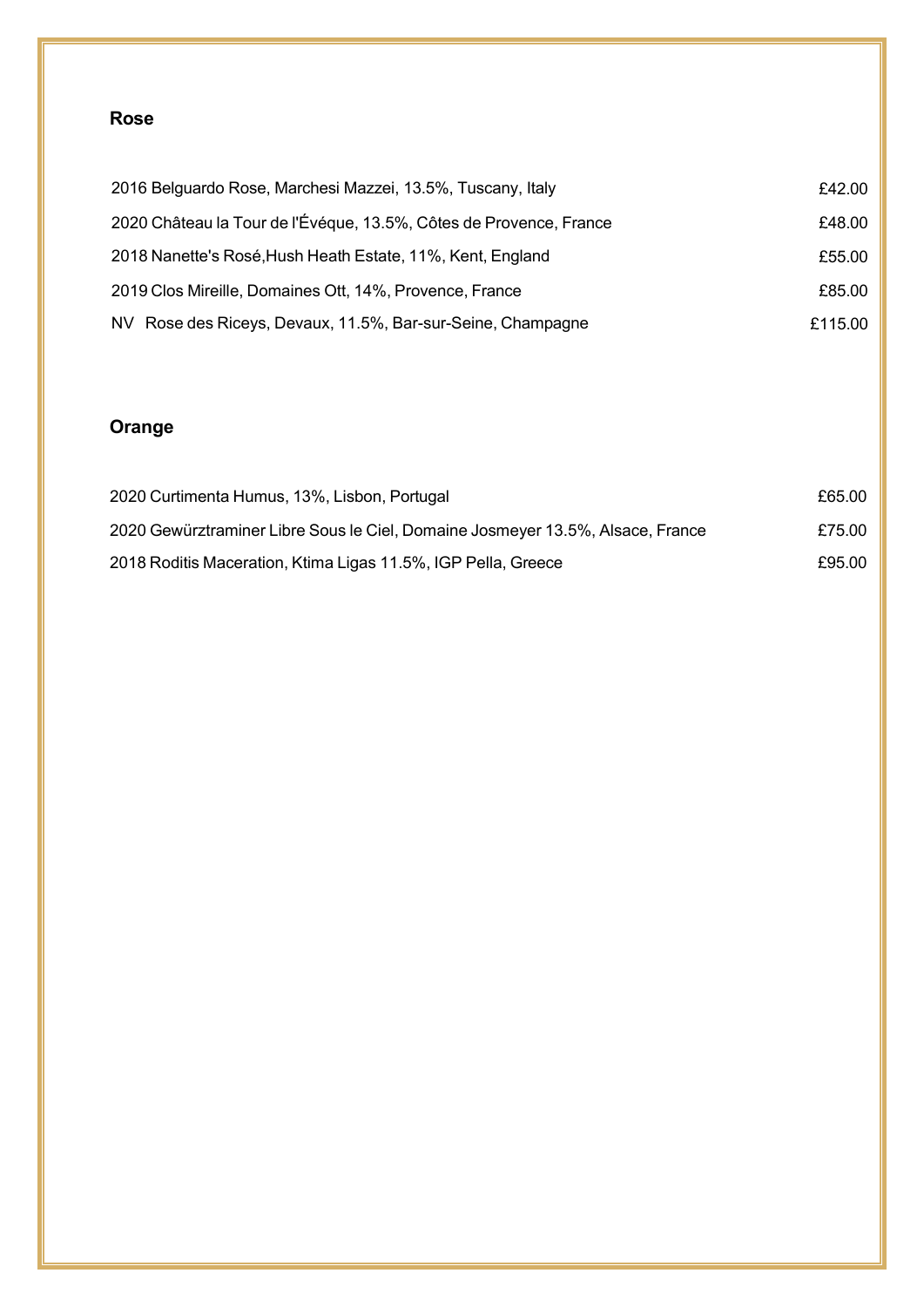# **Light, fresh and fruity**

| 2018 Nebbiolo-Tannat Notos, Viñedo de los Vientos, 14%, Canelones, Uruguay         | £38.00  |
|------------------------------------------------------------------------------------|---------|
| 2019 Garnacha Larossa Negra, Izadi, 14%, Rioja, Spain                              | £40.00  |
| 2019 Mavrud, Georgiev & Milkov, 13.5%, Thracian Valley, Bulgaria                   | £44.00  |
| 2020 Graciano, Finca Manzanos, 13.5%, Rioja, Spain                                 | £45.00  |
| 2019 Chinon Vieilles Vignes, Domaine Fabrice Gasnier, 12.8%, Loire Valley, France  | £49.00  |
| 2020 Fleurie La Madone, Domaine Lathulière Gravallon, 13%, Beaujolais, France      | £42.00  |
| 2017 Zweigelt Reserve, Sepp Moser, 14.5%, Burgenland, Austria                      | £58.00  |
| 2016 Naoussa, Diamantakos Estate, 13.5%, Macedonia, Greece                         | £60.00  |
| 2018 Bourgogne Rouge, Le Clos, Domaine Sophie Cinier, 13%, Burgundy, France        | £69.00  |
| 2016 Cheverny Les Veilleurs, Domaine de Veilloux, 14%, Loire, France               | £72.00  |
| 2015 Morgon Côtes du Py Cuvée Julia, Anthony Thevenet, 13.5%, Beaujolais, France   | £75.00  |
| 2018 Mondeuse Black Giac, Domaine Giachino, 12%, Savoie, France                    | £76.00  |
| 2015 Souson Simone, Bodega L'Ombre, 12%, Ribeiro, Spain                            | £77.00  |
| 2015 Grolleau, Domaine Clau de Nell, 12%, Loire, France                            | £78.00  |
| 2014 Spätburgunder Höllenberg, Kloster Eberbach, 12.5%, Rheingau, Germany          | £80.00  |
| 2017 Pinot Noir Wombat Creek Vineyard, Giant Steps, 13.5%, Yarra Valley, Australia | £90.00  |
| 2013 Fixin, Vallet Freres, 12.5%, Burgundy, France                                 | £98.00  |
| 2017 Santenay 1er Cru Clos Faubard, Lucien Muzard, 13%, Burgundy, France           | £100.00 |
| 2019 Yavallo, Alvar de Dios, 11%, Arribes de Duero, Spain                          | £130.00 |
| 2018 Nuits-Saint-Georges Les Grandes Vignes, Daniel Rion, 13.5%, Burgundy, France  | £145.00 |
| 2014 Chambolle-Musigny, Hudelot Noëllat, 13%, Burgundy, France                     | £150.00 |
| 2016 Pinot Noir Malanser, Thomas Studach, 14%, Graubünden, Switzerland             | £165.00 |
| 2017 Pinot Noir The Pivot Vineyard, Littorai, 13.5%, Sonoma Coast, USA             | £195.00 |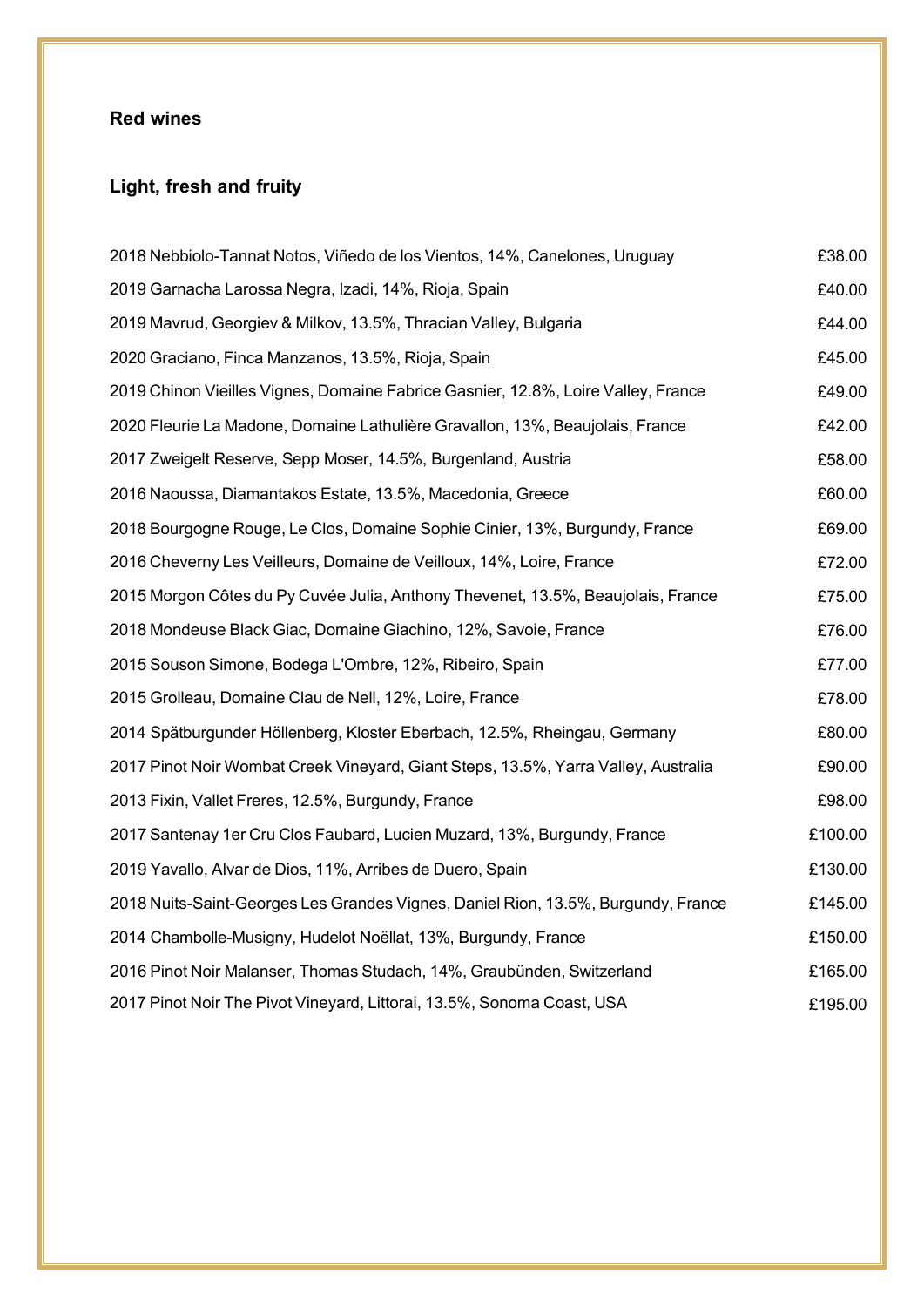# **Earthy, savoury and spicy**

| 2018 Shiraz Old Vine, The Mimic, 14.5%, Jumilla, Spain                              | £35.00  |
|-------------------------------------------------------------------------------------|---------|
| 2013 Bistok Vörös, Gróf Grassalkovich, 13%, Matrai borvidék, Hungary                | £38.00  |
| 2017 Syrah, Trinity Hill, 12.5%, Hawkes Bay, New Zealand                            | £40.00  |
| 2018 Cairanne La Côte Sauvage, Boutinot, 14%, Rhône, France                         | £42.00  |
| 2019 Chianti Classico Fonterutoli, Marchesi Mazzei, 13.5%, Tuscany, Italy           | £45.00  |
| 2016 Nemea, Ktima Driopi, 14.5%, Peloponnese, Greece                                | £47.00  |
| 2018 Les Launes Crozes-Hermitage, Delas, 13%, Rhône, France                         | £48.00  |
| 2019 Cabernet Franc Special Edition, Bodegones del Sur, 13.5%, Maldonado, Uruguay   | £52.00  |
| 2017 Cabernet Sauvignon, Meerlust, 13.5%, Stellenbosch, South Africa                | £53.00  |
| 2017 Cahors Le Combal, Domaine Cosse Maisonneuve, 13.5%, Cahor, France              | £54.00  |
| 2018 Palazzo della Torre, Allegrini, 13.5%, Veneto, Italy                           | £55.00  |
| 2012 Clos Ouvert Primavera, Louis-Antoine Luyt, 13.5%, Maule, Chile                 | £56.00  |
| 2017 Camino de los Arrieros, Alvar de Dios, 13% Arribes de Duero, Spain             | £58.00  |
| 2015 Viña Mayor Crianza, 14.5%, Ribera del Duero, Spain                             | £65.00  |
| 2017 Campredon, Alain Chabanon, 12.5%, Languedoc, France                            | £68.00  |
| 2018 Tempranillo Aciano, Alvar de Dios, 14%, Toro, Spain                            | £69.00  |
| 2015 Villa Martis Langhe, Marchesi di Gresy, 13.5%, Piedmont, Italy                 | £70.00  |
| 2017 Grimalda, Matošević, 13%, Istria, Croatia                                      | £75.00  |
| 2017 Crozes-Hermitage Georges, David Reynaud, 13.5%, Rhône, France                  | £80.00  |
| 2013 Valpolicela Superiore Brolo Giusti, Cantina Valpantena, 14%, Veneto, Italy     | £90.00  |
| 2014 Syrah Reserve, Elephant Hill, 13%, Hawke's Bay, New Zealand                    | £98.00  |
| 2018 Rosso di Montalcino Alberello, Fonterenza, 14%, Tuscany, Italy                 | £98.00  |
| 2013 Pretty Pony, Kanaan Winery, 14%, Ningxia Helan Mountain, China                 | £100.00 |
| 2016 Passorosso Passopisciaro, Vini Franchetti, 14%, Etna Rosso, Italy              | £105.00 |
| 2015 Chianti Classico Gran Selezione, Marchesi Mazzei 14%, Tuscany, Italy           | £110.00 |
| 2010 Shiraz-Viognier, Clonakilla, 14%, New South Wales, Australia                   | £185.00 |
| 2018 Vosne-Romanée 1er Cru En Orveaux, Mongeard Mugneret, 14%, Burgundy, FR         | £255.00 |
| 1988 Château Pichon-Longueville Comtesse de Lalande, 12.5%, Bordeaux, France        | £550.00 |
| 1999 Château Cheval Blanc Saint Emilion 1er Grand Cru Classe, 13%, Bordeaux, France | £950.00 |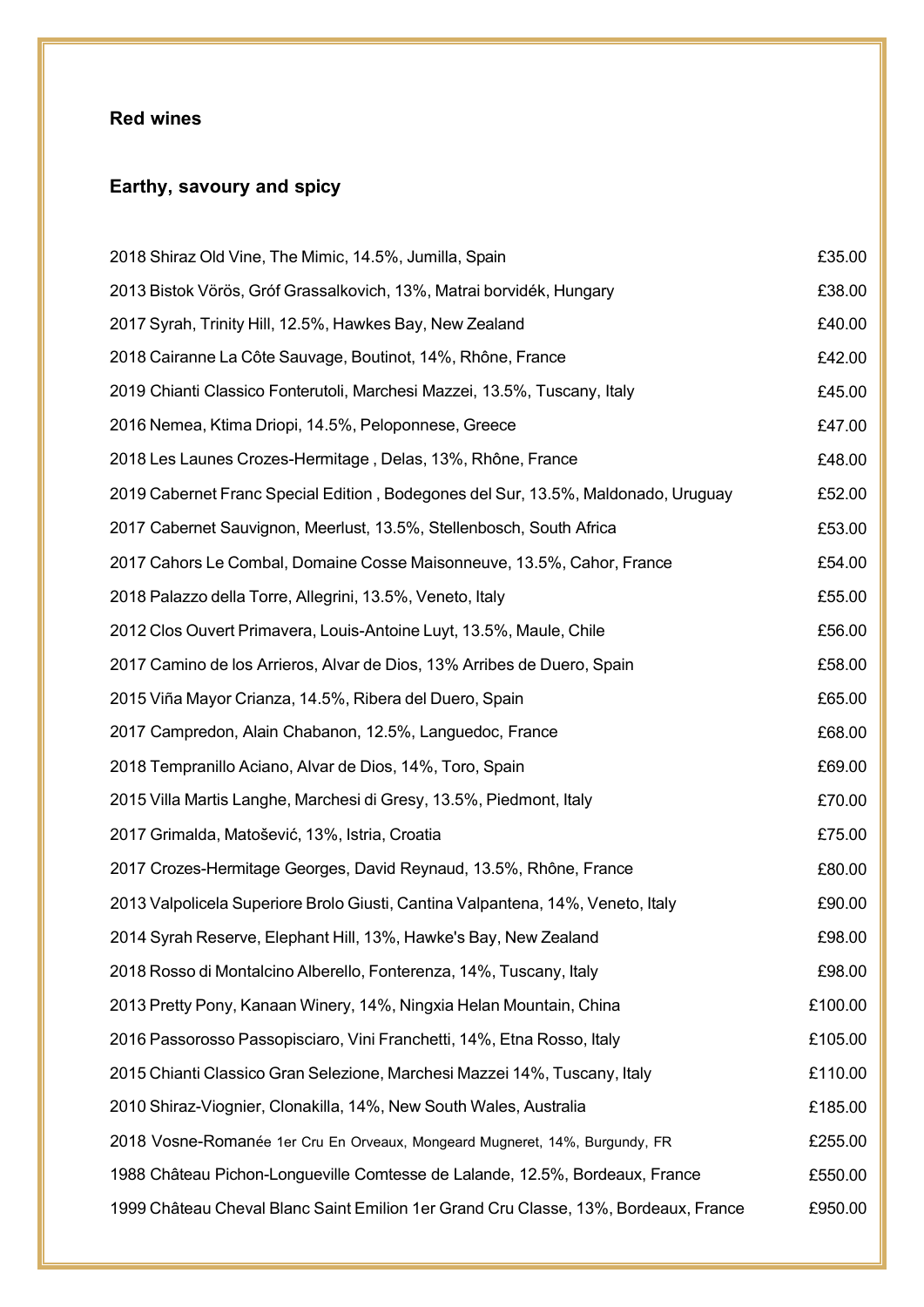## **Powerful, complex and full bodied**

| 2019 Cabernet Sauvignon Gran Reserva, Nostros, 13.5%, Maipo Valley, Chile     | £37.00  |
|-------------------------------------------------------------------------------|---------|
| 2018 Tannat Amauta Absoluto, El Porvenir de Cafayate, 14.5%, Salta, Argentina | £40.00  |
| 2014 Cabernet Shiraz Rio Sol, Dão Sul, 13.5%, Vale de São Francisco, Brazil   | £45.00  |
| 2016 Pinotage Rhebokskloof, 14%, Paarl, South Africa                          | £48.00  |
| 2020 Carmenère Pedregoso, Tabali, 14%, Cachapoal Valley, Chile                | £50.00  |
| 2018 Tempranillo Año Cero, Altocedro, 13.5%, Mendoza, Argentina               | £55.00  |
| 2019 Coyam, Viñedos Emiliana, 14.5%, Colchagua Valley, Chile                  | £58.00  |
| 2015 Shiraz, Mount Horrocks 14%, Clare Valley, Australia                      | £60.00  |
| 2014 Enira Reserva, Bessa Valley, 13.5%, Thracian Lowlands, Bulgaria          | £65.00  |
| 2019 Malbec, Achaval Ferrer, 14.5%, Mendoza, Argentina                        | £66.00  |
| 2016 Touriga Nacional, Quinta do Noval 13%, Douro, Portugal                   | £70.00  |
| 2018 Toscana Rosso II Rospo, Montesecondo, 12%, Tuscany, Italy                | £70.00  |
| 2019 Vacqueyras, La Grangeliere, Domaine Amadieu, 15%, Rhône, France          | £72.00  |
| 2015 Zinfandel Sonoma, Seghesio Family Vineyards, 15%, Sonoma County, U.S.A.  | £78.00  |
| 2016 Châteauneuf du Pape, Domaine Chante Cigale, 15.5%, Rhône, France         | £78.00  |
| 2018 Malbec Sunal Salvaje, Agustin Lanus 14.5%, Salta, Argentina              | £80.00  |
| 2017 Psi, Bodegas y Vinedos Alnardo, 14.5%, Ribera del Duero, Spain           | £85.00  |
| 2015 Les Allees De Cantemerle, Château Cantemerle, 13%, Bordeaux, France      | £95.00  |
| 2012 Rioja Gran Reserva, Marqués de Murieta, 13%, Rioja, Spain                | £97.00  |
| 2017 Château Tour Pibran, 13.5%, Pauillac, Bordeaux, France                   | £100.00 |
| 2013 Merlot KokKinomilos, Ktima Tselepos, 15%, Peloponnese, Greece            | £105.00 |
| 2015 Malbec Quimera, Achaval Ferrer, 14.5%, Mendoza, Argentina                | £110.00 |
| 2015 Amarone della Valpolicella Classico, Prà, 16.5%, Veneto, Italy           | £120.00 |
| 2015 Nine Popes, Charles Melton, 14,5%, Barossa Valley, Australia             | £130.00 |
| 2003 San Leonardo, Tenuta San Leonardo, 13%, Trentino, Italy                  | £160.00 |

Continues next page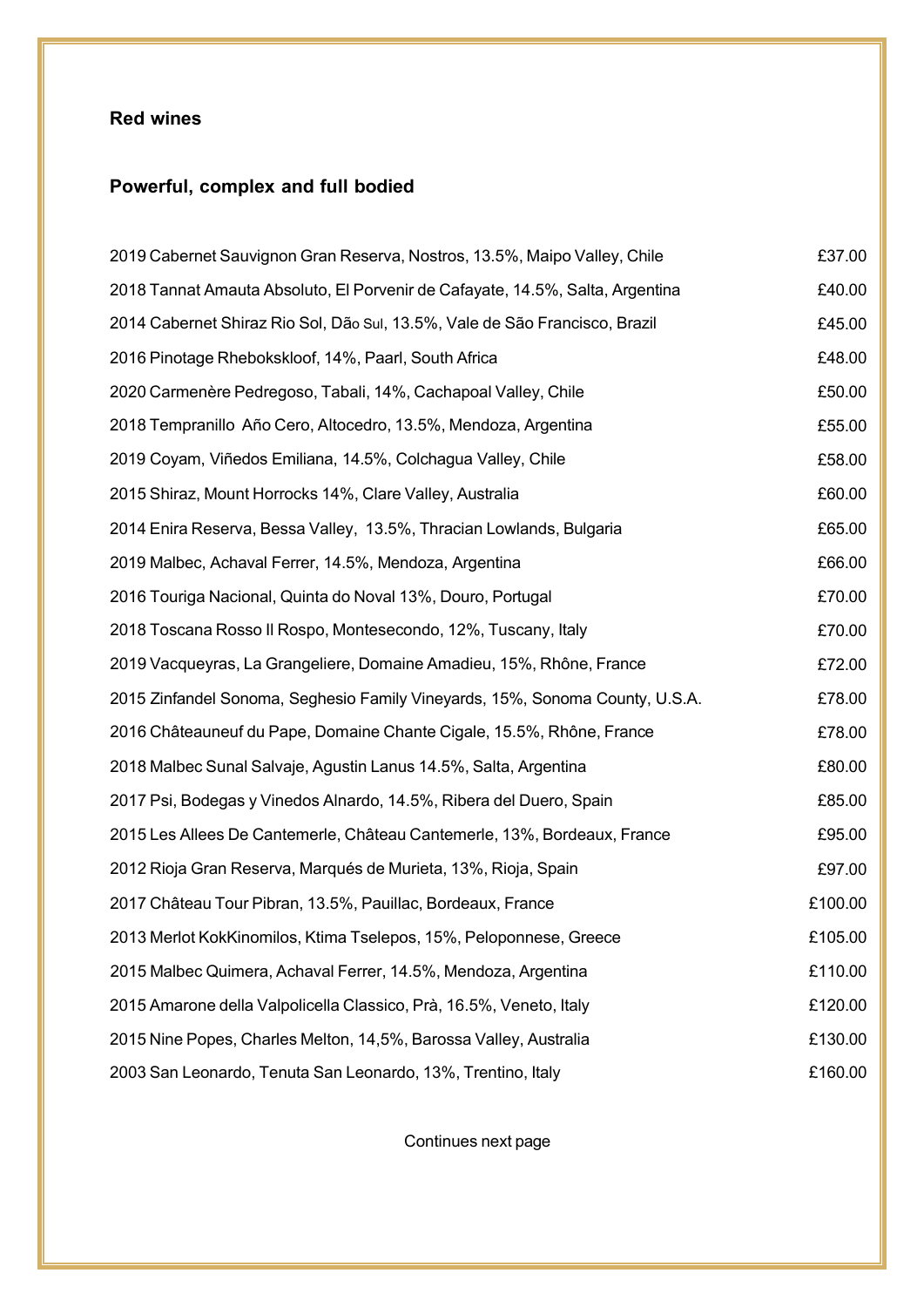## **Powerful, complex and full bodied**

| 2008 Cabernet Sauvignon Stoney Vineyard, Domaine A, 14%, Tasmania, Australia      | £165.00   |
|-----------------------------------------------------------------------------------|-----------|
| 2007 Batuta, Niepoort, 14%, Douro, Portugal                                       | £170.00   |
| 2009 Château Langoa Barton, 13.5%, Bordeaux, France                               | £185.00   |
| 2010 Syrah Homage, Trinity Hill, 13.5%, Hawkes Bay, New Zealand                   | £210.00   |
| 2009 Château Talbot, 13.5%, Bordeaux, France                                      | £210.00   |
| 2013 Brunello di Montalcino, Biondi Santi, 13.5%, Tuscany, Italy                  | £220.00   |
| 2017 Cabernet Sauvignon Helena Dakota, Anakota, 14.5%, Knights Valley, California | £225.00   |
| 2015 Siepi, Marchesi Mazzei, 14%, Tuscany, Italy                                  | £230.00   |
| 1995 Barolo Ornato, Pio Cesare 13.5%, Puedmont, Italy                             | £360.00   |
| 2008 Amarone della Valpolicella Riserva, De Buris, 15%, Veneto, Italy             | £375.00   |
| 2014 Echezeaux Grand Cru, Faiveley, 13%, Burgundy, France                         | £465.00   |
| 2011 Cabernet Sauvignon Mount Veeder, Lokoya 14%, Napa Valley, USA                | £480.00   |
| 1998 Bolgheri Sassicaia, Tenuta San Guido, 13%, Tuscany, Italy                    | £520.00   |
| 2002 Barolo Monfortino Riserva, Giacomo Conterno, 14.5%, Piedmont, Italy          | £1,020.00 |
| 1990 Côte Rôtie La Landonne, Domaine Etienne Guigal, 13%, Rhône, France           | £1,240.00 |
| 1994 La Tâche Grand Cru, Domaine de la Romanée Conti, 13%, Burgundy, France       | £4,250.00 |
| 1990 Petrus, 13.5%, Pomerol, Bordeaux, France                                     | £5,750.00 |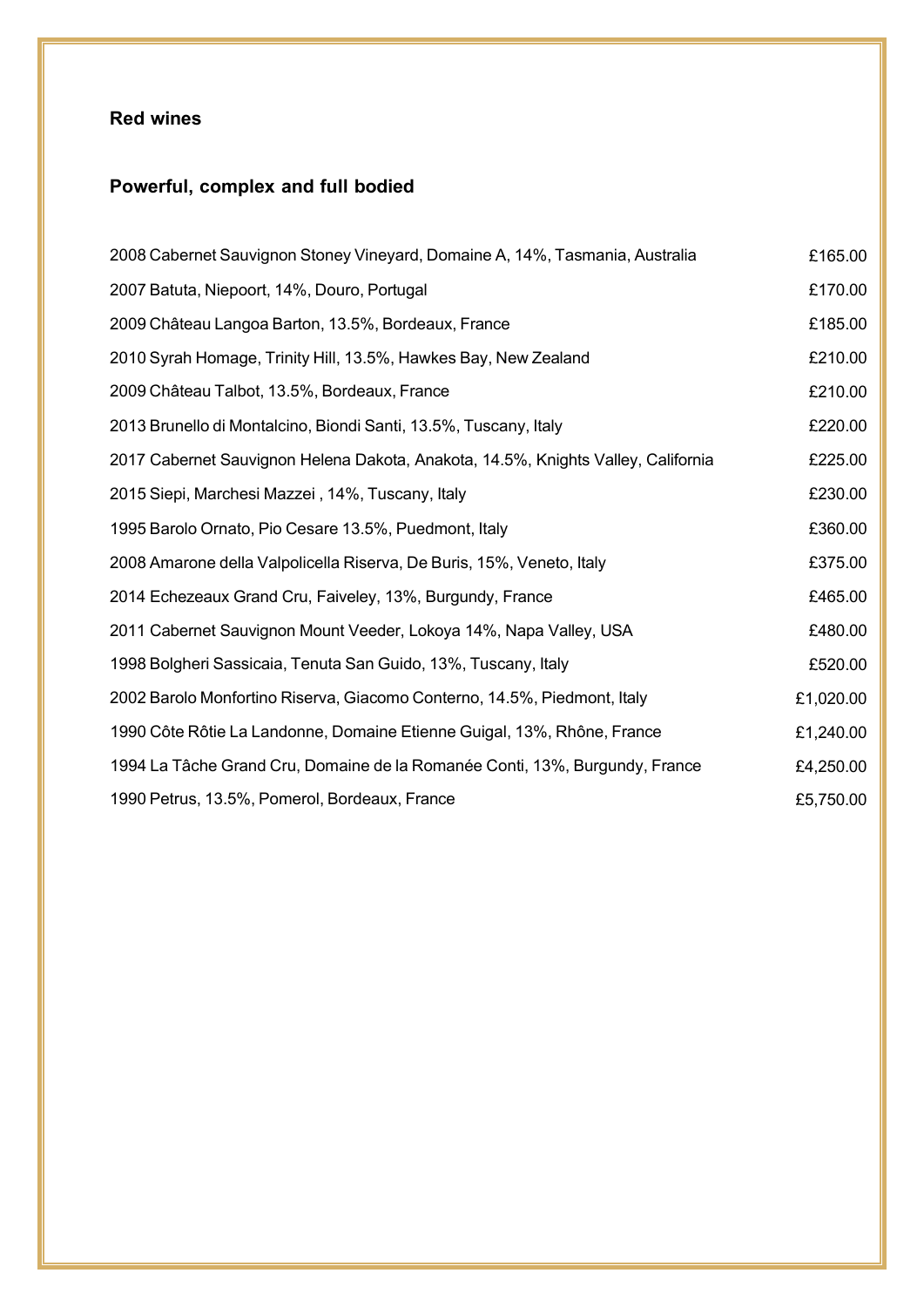### **Sweet wines**

| 2016 Torrontés, Zuccardi, 7.5%, Mendoza, Argentina, 500 ml                              | £35.00  |
|-----------------------------------------------------------------------------------------|---------|
| 2015 Semillon, `Straw wine`, Vergelegen, 11.5%, South Africa, 375 ml                    | £40.00  |
| 2015 Sauternes "Lions de Suduiraut", Château Suduiraut, 13.5%, Bordeaux, France, 375 ml | £48.00  |
| 2017 Mád "Late Harvest", St Tamas, 13%, Tokaj, Hungary, 375 ml                          | £55.00  |
| 2015 Arima Vendimia Tardia, Gorka Izagirre, 12.5%, Basque, Spain, 500 ml                | £60.00  |
| 2019 Pedro Ximénez, Ximénez-Spínola, 12%, Andalucia, Spain, 375 ml                      | £65.00  |
| 2015 Recioto di Soave Classico Le Colombare, Pieropan, 12.5%, Veneto, Italy, 500 ml     | £75.00  |
| 2018 Jurançon Moelleux Monplaisir, Domaine de Souch, 13%, South-West, France            | £80.00  |
| 2001 Sauternes, Château Doisy-Daëne, 14%, Bordeaux, France, 375 ml                      | £82.00  |
| 2006 Riesling Auslese Juffer Sonnenuhr, Fritz Haag, 7.5%, Mosel, Germany                | £85.00  |
| NV Coteaux du Layon Cuvée Ancienne, Domaine des Baumard, 12%, Loire, France             | £115.00 |
| 1998 Pinot Gris Sélection de Grains Nobles, Schlumberger, 13.5%, Alsace, France         | £130.00 |
| 2013 Vin Santo, Estate Argyros, 13.5%, Santorini, Greece                                | £132.00 |
| 2015 Condrieu Luminescence, E. Guigal, 14%, Rhône, France, 375 ml                       | £145.00 |
| 2007 Riesling Ice Wine, Inniskillin, 9%, Ontario, Canada, 375 ml                        | £150.00 |
| 2003 Barsac 1er Cru, Château Climens, 14.5%, Sauternes, France                          | £160.00 |
| 1971 Coteaux du Layon, Moulin Touchais, 12.5%, Loire, France                            | £180.00 |
| 2016 Ben Ryé Passito di Pantelleria, Donnafugata, 14.5%, Sicily, Italy                  | £190.00 |
| 1985 Vouvray Le Haut Lieu, Domaine Huet, 12.5%, Loire, France                           | £300.00 |

### **Fortified sweet wines**

|           | 2004 LBV "Bottle matured", Warre's, 20%, Douro, Portugal                  | £55.00  |
|-----------|---------------------------------------------------------------------------|---------|
|           | 2008 Fortified Shiraz, d'Arenberg, 18.5%, McLaren Vale, Australia         | £62.00  |
| 10        | Year old Tawny "Quinta de Ervamoira", Ramos Pinto, 20%, Oporto, Portugal  | £70.00  |
| <b>NV</b> | Tannat "Alcyone", 20%, Atlantida, Uruguay, 500 ml                         | £70.00  |
| 10        | Year old Malvasia, Henriques & Henriques, 20%, Madeira, Portugal, 500 ml  | £76.00  |
| 20        | Year old Moscatel "Cuva Vella", Valsan 1831, 15%, Valencia, Spain, 500 ml | £90.00  |
|           | 1967 Vintage Port, Cockburn, 20%, Douro, Portugal                         | £240.00 |
| NV.       | Singular Extremely Rare, Rey Fernando de Castilla, 15%, Jerez, Spain      | £300.00 |
|           | 1952 Vintage Port "Garrafeira", Niepoort, 20%, Douro, Portugal            | £420.00 |
|           |                                                                           |         |